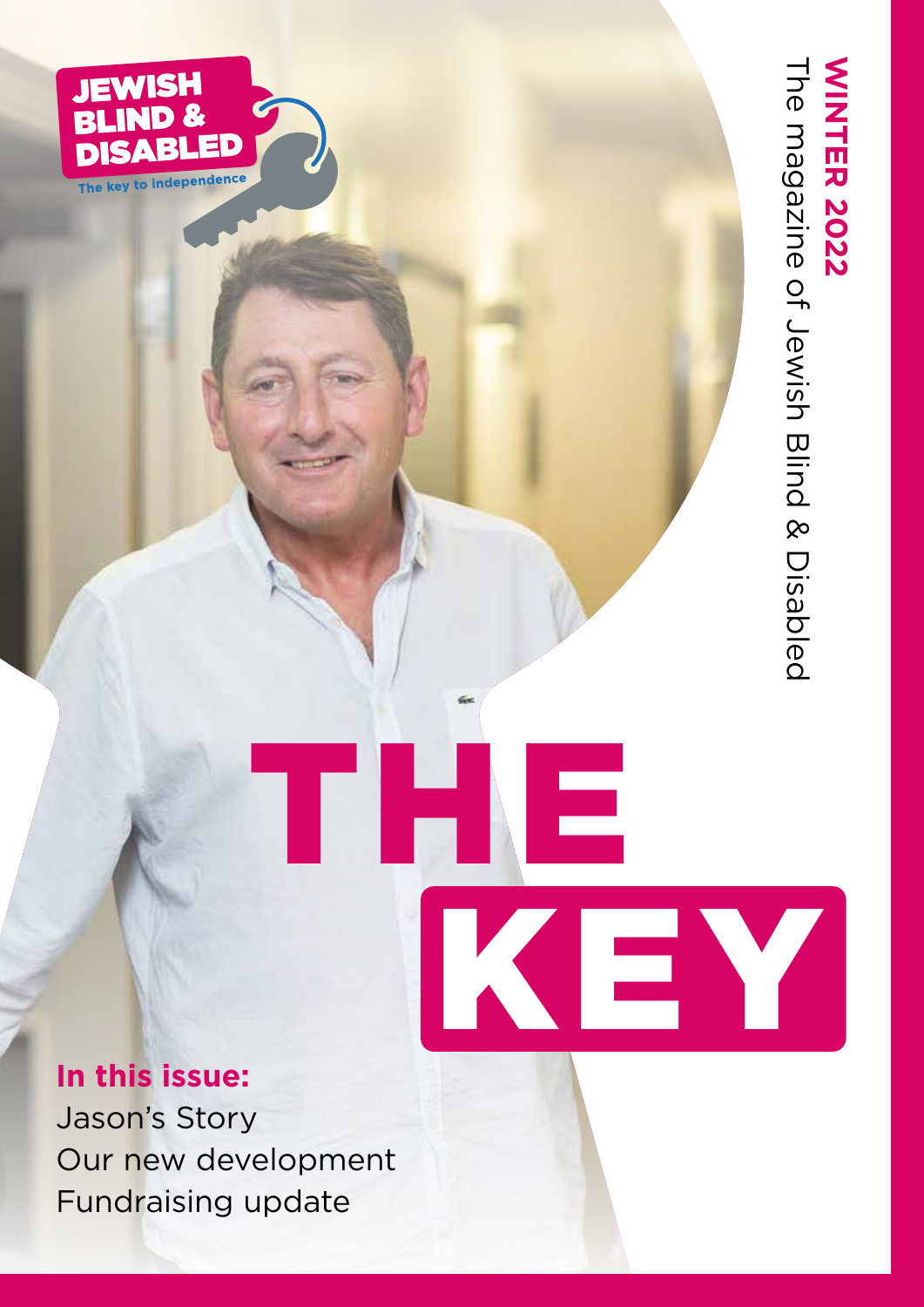### **FROM OUR CE**



**02**

**From our CEO**

**Our new development**

**Jason's story**

**A warm welcome and fond goodbye**

**In and around our buildings**

**Photo gallery**

I have started 2022 rejuvenated, having had a muchneeded break, with a spring in my step. Over two years in and I still feel so fortunate to be the CEO of this wonderful charity and I am looking forward to the year ahead.

This is going to be a big year for Jewish Blind & Disabled. We have started the year with news that the London Borough of Barnet has granted us planning permission for our latest development. We will not be wasting time in getting started with building work as we are currently struggling to meet the needs of people living in Barnet and the surrounding areas and know what a difference this building will make.

With planning permission secured we will shortly be embarking on a capital fundraising campaign to raise the £4.7m we need to fully fund this development enabling us to then continue with our ambitious strategy of growth and transformation.

If you would like to find out more about our plans or to arrange a visit to one of our developments please contact Rachel Barres on rachel@jbd.org or 020 4548 8692.



**Fundraising update 12**

We also have exciting plans to build on the success to date of our Independent Living Advisory service that provides specialist advice and support to people with disabilities living in their own homes in the wider community.



In October 2021 after 27 years as Chair of Jewish Blind & Disabled, John Joseph MBE assumed the role of joint President, alongside Malcolm Ozin MBE, and Marc Gordon became our latest Chair. Marc's appointment follows a review of our governance. In 2022 we will continue to strengthen our governance and we are advertising for new Trustees to join our professional and dedicated team.

We have big, bold plans for this year and beyond. Working alongside a fantastic team of Trustees and staff we are committed to do all we can. However, none of what we do is possible without your support.



Thank you.

**"WE HAVE BIG, BOLD PLANS FOR THIS YEAR AND BEYOND. NONE OF THIS IS POSSIBLE WITHOUT YOUR SUPPORT."**



Lisa Wimborne Chief Executive









35 Langstone Way, London, NW7 1GT 020 8371 6611 • info@jbd.org

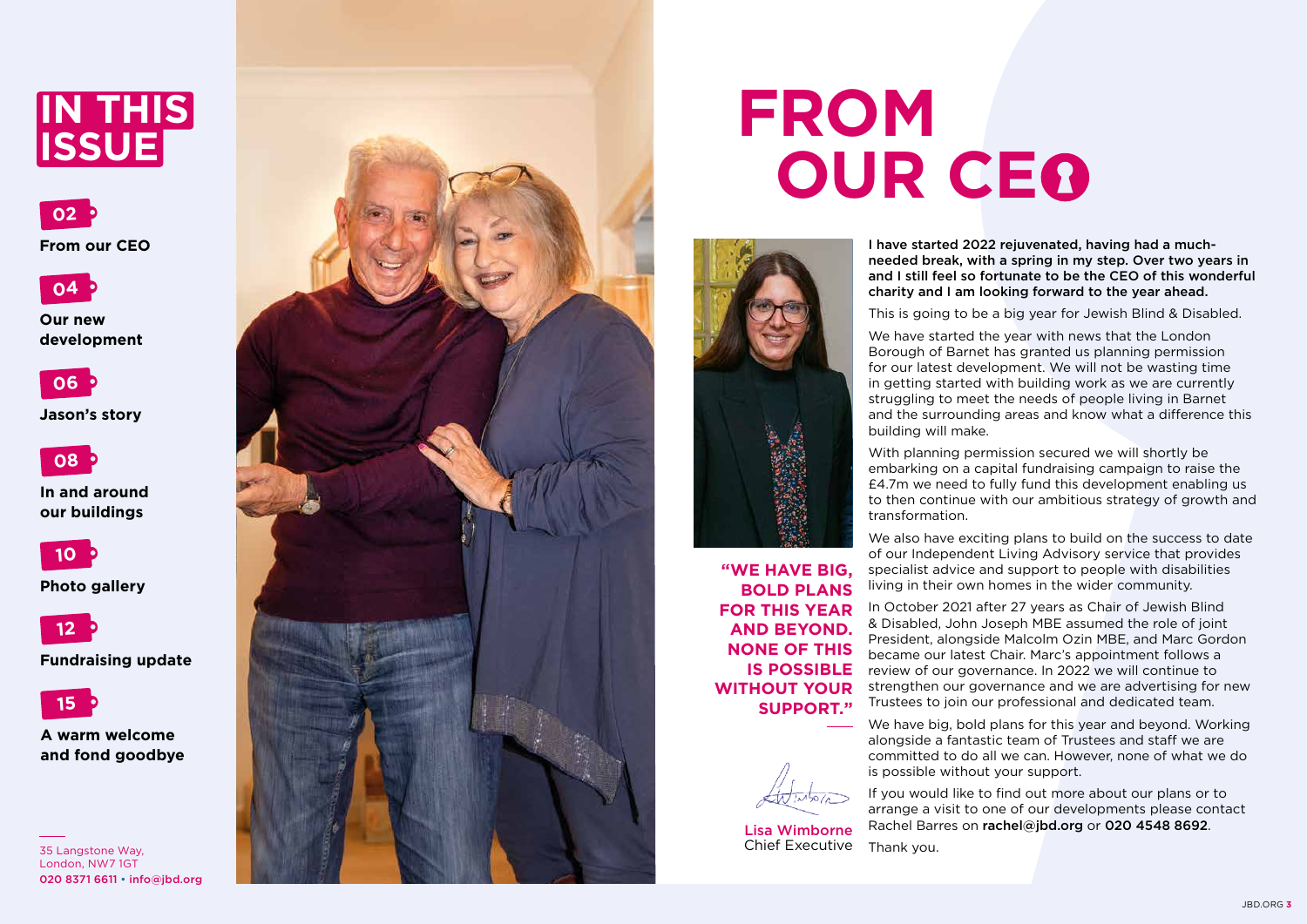## **Full steam ahead for our new development**



The development which, until a lead donor is secured, we are calling Number Eight, is located on the corner of Bittacy Hill and Langstone Way in Mill Hill East. The development will comprise 30 muchneeded mobility apartments including 7 two-bedroom apartments.

The apartments will be designed to meet the needs of people with physical disabilities and / or vision impairments

We are now working to finalise the plans for the building and get everything in place so that work can commence on-site and we expect completion towards the end of 2023.



using the latest technology and equipment, with accessible modern fitted kitchens and walk-in shower rooms spacious enough to accommodate wheelchairs.

There will be communal laundry facilities with accessible machines, a stylish communal lounge, garden and roof terrace. There is ample tenants' parking enabling those who drive to be able to retain this aspect of their independence.

> Marc Gordon, Chair, Jewish Blind & Disabled commented: "This will be our largest fundraising project to date. It is ambitious but if we are to meet the needs of the community we will need to be bold and ambitious in our approach. We are an organisation that has grown and developed thanks to the generosity of individuals and families from across the community. We hope alongside our long-standing supporters to be able to attract new individuals, families, Trusts and Foundations to support this wonderful cause. By working together, we can transform even more lives."

As an independent organisation that receives no government funding, all of our developments have to date been funded with the support and generosity of the community. The site was purchased in 2020 thanks to ongoing fundraising efforts. The cost of the works is expected to be £10m. This is our largest and most ambitious project. With planning permission secured we will shortly be embarking on a capital fundraising campaign to raise the £4.7m we need to fully fund this development enabling us to then continue with our ambitious strategy of growth and transformation and commitment to ensure that we can provide support to anyone living with physical disabilities and / or impaired vision in our community who needs it.

**"THE APARTMENTS WILL BE DESIGNED TO MEET THE NEEDS OF PEOPLE WITH PHYSICAL DISABILITIES AND / OR VISION IMPAIRMENTS USING THE LATEST TECHNOLOGY AND EQUIPMENT."**



**"THE COST OF THE WORKS IS EXPECTED TO BE £10M. THIS IS OUR LARGEST AND MOST AMBITIOUS PROJECT."**

**CONISTON COURT** 

If you are interested in finding out more about our new development or to visit one of our current developments please contact Rachel Barres on rachel@jbd.org or 020 4548 8692.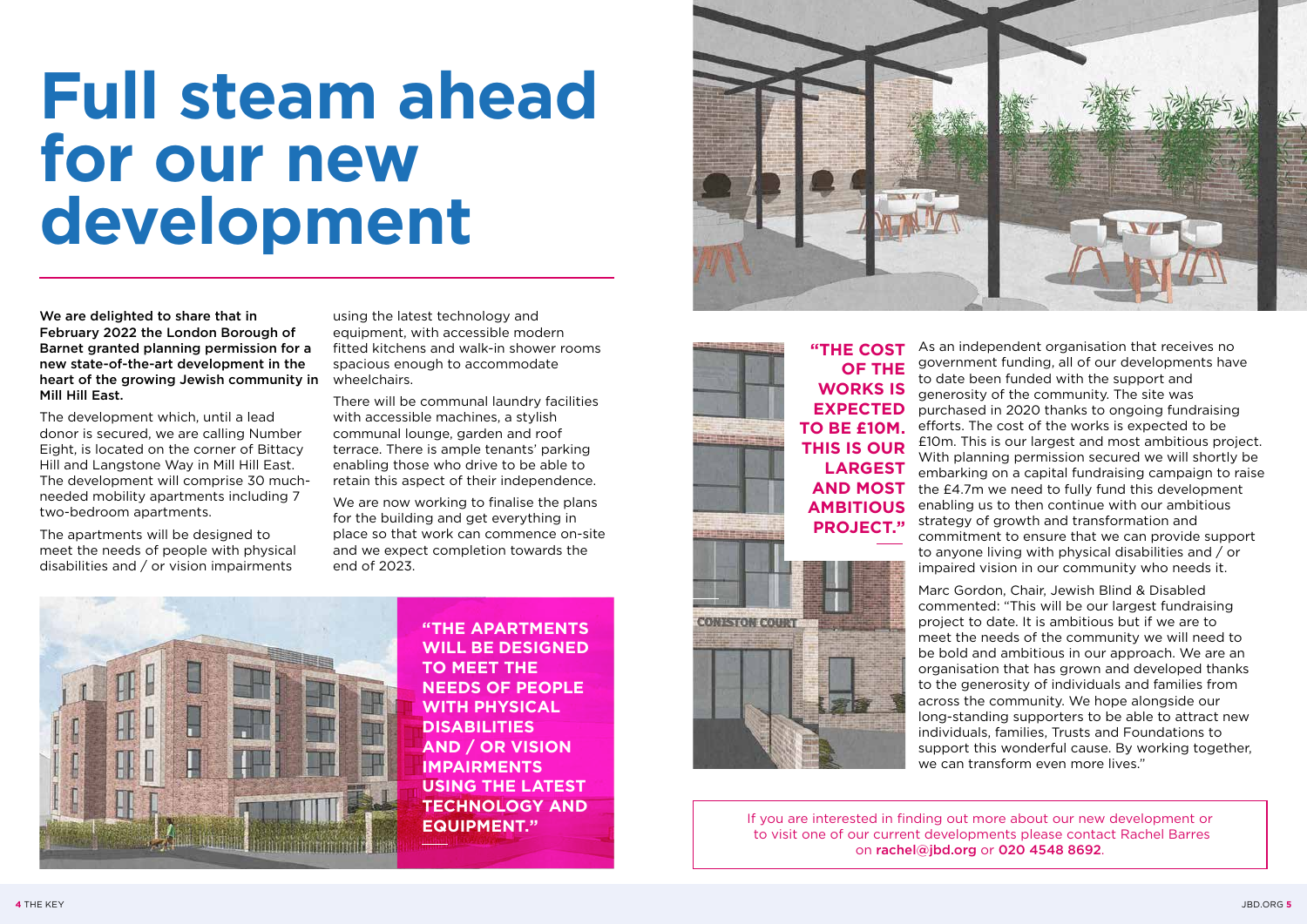### **Jason's story**

Jason, who is 58, has osteo-arthritis and is waiting on a knee replacement. A bad fall when living at the bed and breakfast left him with a broken arm and after this not healing correctly, he is still undergoing treatment for it. He said "I am waiting on a knee replacement but I try to remain positive and focus on the good. Living in the bed and breakfast was honestly horrendous, the fall made things even more difficult. I felt unsafe and unsupported. I now have a place of my own to call home with support on hand should I need it. Nothing can compare to that."

Having grown up in the area, Aztec House was the ideal location for him to move to and since his move last summer he has reconnected with people who he knew from as early as childhood.

When speaking to Jason, he instantly shares how happy he is to be living at Aztec House and it is clear what a difference it has made to him. Jason said "I moved into Aztec House "I didn't have anything to furnish my flat – the only thing I had was a television and my daughter gave me a bed. Keren (one of JBD's Tenancy Support Advisers) helped me to source a lot of furniture from different places including donated items from people who had left furniture once moving out of their flats in other JBD developments. I am so grateful for this support as furnishing a whole home whilst living on benefits would have been a struggle for me."

Before moving into his Jewish Blind & Disabled flat, Jason lived in a bed and breakfast for a year and had previously spent time sofa surfing, staying with family and friends.

**"I FEEL AT HOME NOW AND MY FLAT IS GREAT, I LOVE IT – IT IS ABSOLUTELY MY PRIDE AND JOY. EVERYONE HERE IS SO FRIENDLY AND THERE IS A REALLY LOVELY ATMOSPHERE. I KNOW THAT WHENEVER I COME BACK TO MY FLAT, THERE ARE PEOPLE IN THE LOUNGE TO STOP AND HAVE A CHAT WITH. I HAVE AN ADDED SENSE OF SECURITY KNOWING THAT THE HOUSE MANAGERS ARE THERE SHOULD I NEED ANYTHING AND THEY ARE BRILLIANT AND THAT IS INVALUABLE."**





**"I FELT UNSAFE AND UNSUPPORTED. I NOW HAVE A PLACE OF MY OWN TO CALL HOME WITH SUPPORT ON HAND SHOULD I NEED IT. NOTHING CAN COMPARE TO THAT."**

"All I can say is thank goodness for Jewish Blind & Disabled. They came to my rescue and I can't speak highly enough about the support I have received."

"There is so much extra support on offer to tenants that I am not sure people know enough about. I don't drive anymore so benefit from the minibus service that takes tenants to the local supermarket or kosher shops as and when I need it. I try and be as independent as possible, that's important to me and that's what I am able to be thanks to Jewish Blind & Disabled."

in August 2021 having previously been living in a bed and breakfast that was unsuitable to meet my needs for a year. Before this I was living with my parents and caring for my dad but unfortunately my dad died. I was placed temporarily in a bed and breakfast until I could be re-housed but then was unexpectedly given notice to leave with no reason."

"I knew about Jewish Blind & Disabled but didn't realise they would be able to support me. Only 5 weeks after my initial desperate call to them I moved into my new home. I feel like I have a sense of security now, I have a proper home, support to hand should I for example have another fall. I'm happy, I am safe, I'm laid back and I take huge pride in my flat."

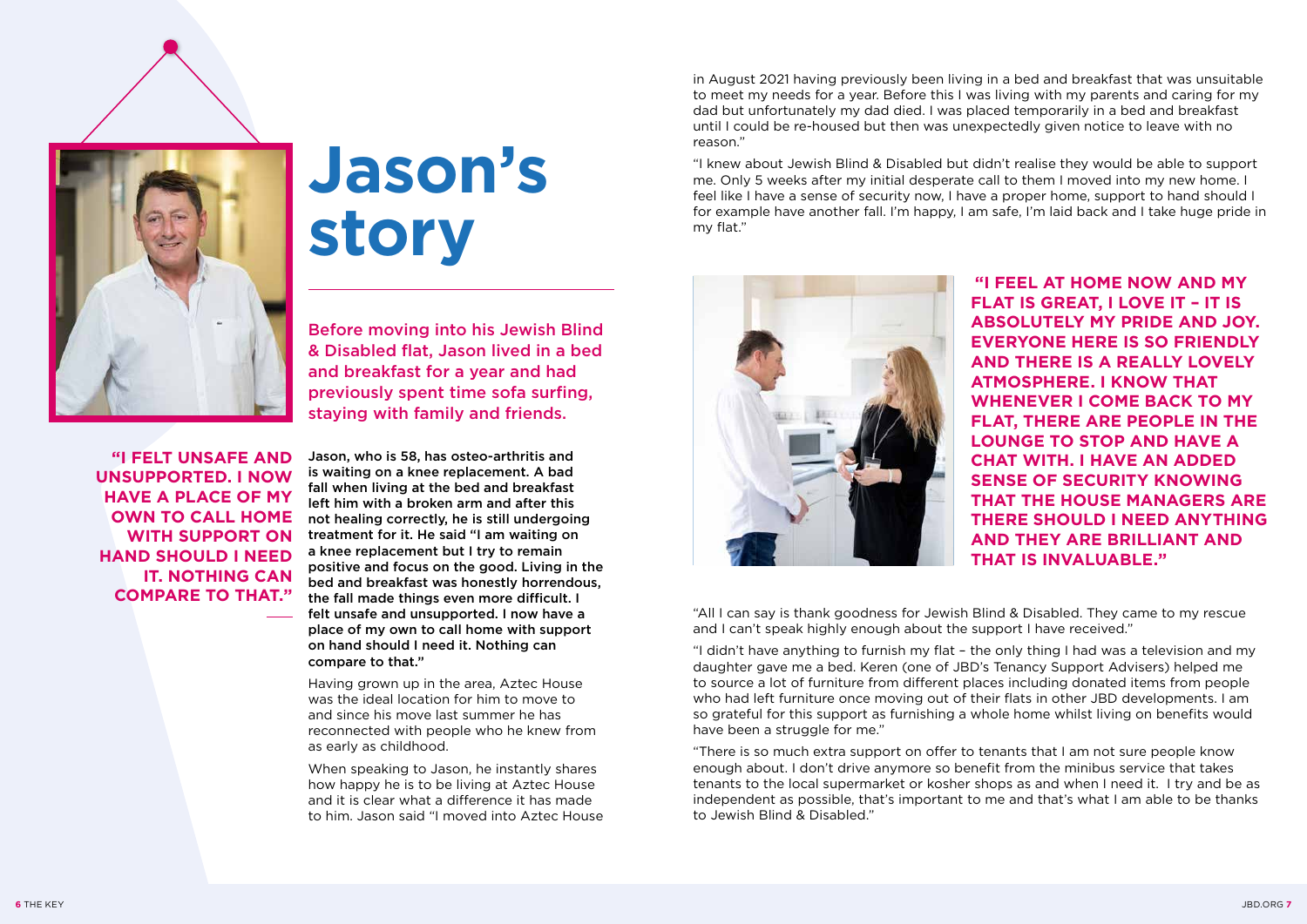## **In and around our buildings**

When the pandemic hit and our communal lounges closed, we strove to create thriving communities online with a programme of talks, classes and activities weekly on Zoom. However, we know that nothing can replace these things happening in person and it has been wonderful to see our tenants reconnecting with each other as well as getting to know new tenants who have moved in during Covid.

The summer saw the first of these events with postlockdown barbeques held in every development shortly followed by Rosh Hashanah and Yom Kippur services, celebrations for Succot and Chanukah parties aplenty.

We joined forces with Maccabi GB to pilot a programme of accessible sports for tenants living in two of our developments. The trial was a five-week programme of accessible golf suitable for any tenants that wished to join of any age or disability. There was positive feedback all round and we are looking forward to delivering two further programmes shortly.

In addition, there are weekly classes, talks and social gatherings held in each of the developments with anything from quizzes to exercise classes, film nights, lunches and afternoon teas. Tenants at Fairacres organised a talk by Ruth Bourne, one of 1800 women who worked as codebreakers at Bletchley Park between 1944 and 1946. At Frances & Dick James Court, a tenant gave a talk about her time as a London tour guide.

For Mitzvah Day, tenants supported the Together Plan and the Royal Free Hospital. Items of Judaica were collected to donate to the Together Plan which aims to connect Jews living in Belarus to their Jewish identity, and tenants made twiddle muffs (knitted bands with items attached) for patients living with dementia to use during their hospital stay at the Royal Free.

Most of the activities that happen within developments are led and organised by tenants themselves who play an active role in shaping their communities.





**"TENANTS AT FAIRACRES ORGANISED A TALK BY RUTH BOURNE, ONE OF 1800 WOMEN WHO WORKED AS CODEBREAKERS AT BLETCHLEY PARK BETWEEN 1944 AND 1946."**

A move into a Jewish Blind & Disabled development means so much more than just bricks and mortar. If you or anyone you know is struggling in unsuitable accommodation, visit ibd.org or call 020 8371 6611 to find out more and for details on how to apply.



**"THERE ARE WEEKLY CLASSES, TALKS AND SOCIAL GATHERINGS HELD IN EACH OF THE DEVELOPMENTS WITH ANYTHING FROM QUIZZES TO EXERCISE CLASSES."**

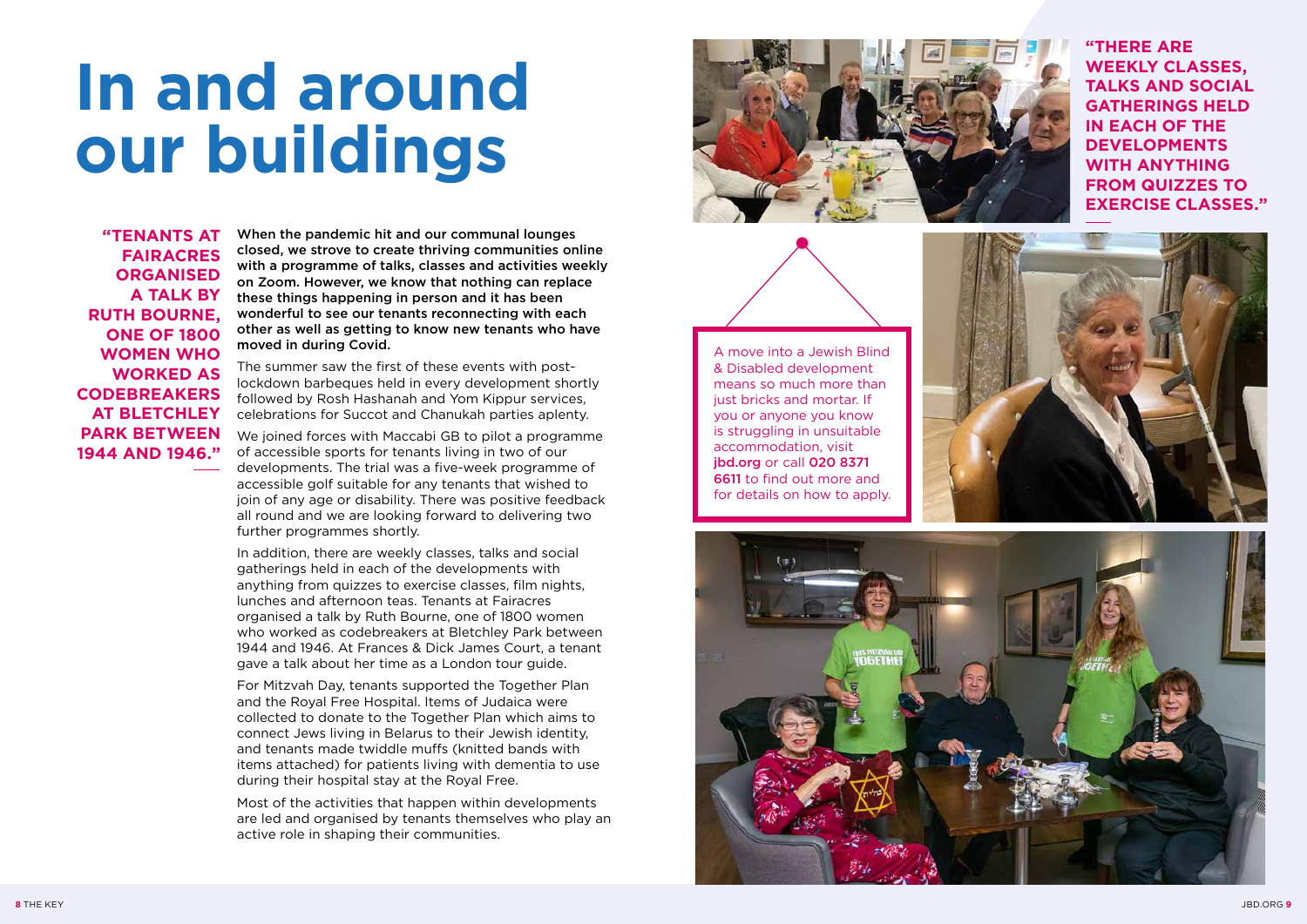10 N F

Dan Lee ran the 2021 London Marathon for Jewish Blind & Disabled and raised over £4,000



Our oldest tenant and previous Chief Execuitve Hazel Kaye's grandpa, Lou, turned 105 and celebreated with friends and family at Frances & Dick James Court



We held a small reception to celebrate John Joseph MBE's contribution to JBD and he has assumed the role of Joint President with Malcolm Ozin MBE

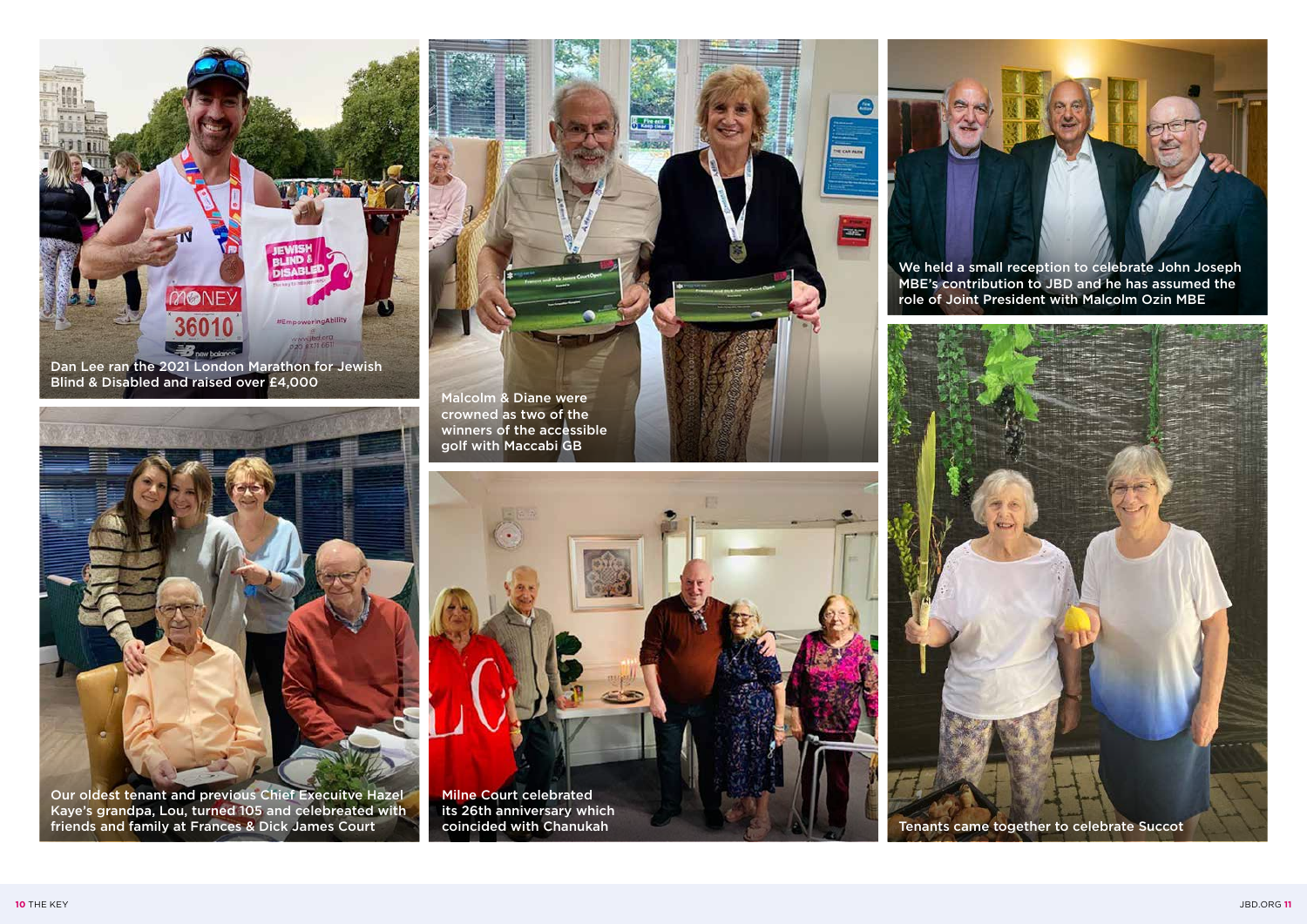# **Fundraising update**

As an independent charity that does not receive any government funding, it is only through our fundraising and the generous support from the community that we are able to continue to provide affordable housing and support.

In October, we held our first major in-person fundraising event since the pandemic. We were delighted to be joined by Rob Rinder or Judge Rinder, as he's commonly known. Interviewed by broadcaster Jonny Gould; Rob spoke about his infamous TV Show, his Holocaust education work and how Jewish Blind & Disabled has a special place in his heart. Thanks to the support of those who attended in person and those who watched online, we have raised over £100,000 from the event.

At the event Rob spoke about his gratitude to Jewish Blind & Disabled for the support we provide to his father who moved into a Jewish Blind & Disabled development in 2020. "Those who experience change in their lives deserve the greatest dignity we can give them as a community. Life can change overnight, in my dad's case illness came and he was slowly presented by a reality that he needed the Jewish community and sanctuary and safety that Jewish Blind & Disabled offers. For us Jewish Blind & Disabled were and are a light in the darkness."

Rob has recently dedicated his gratitude through celebrity quiz show appearances in aid of Jewish Blind & Disabled. In November 2021, he appeared on ITV's Celebrity Who Wants to Be A Millionaire and won an amazing £32,000 for Jewish Blind & Disabled. Overall Rob won £64,000 with the other half of the prize money going to Buttle UK – a charity dedicated to helping children and young people in crisis. Adding to this in December, Rob appeared on Celebrity Quizness and won another £5,000 for us.

Chief Executive, Lisa Wimborne commented: "It is not very often that an independent Jewish charity like Jewish Blind & Disabled gets multiple mentions on prime-time national TV and is awarded a generous prize sum too. Having this recognition and support from Rob Rinder, the son of a tenant, is all the more special. Rob has seen first-hand the impact of our work, what better endorsement can we get? His decision to nominate us as one of his chosen charities means so much to us, we are so grateful to him for all of his support."

### **LEAVING A LEGACY**

At least £1 in every £3 we raise is made possible thanks to the generosity of people who remember us in their wills. These lasting legacies can come in all different shapes and sizes and enable us to provide additional support to tenants, support refurbishment projects and help us to build for the future.

We were recently informed of a legacy left to us from an individual who knew people living in our North East London developments. Having volunteered to provide support to a blind person she was all too aware of the struggles that people with sight loss faced and this drove her to leave Jewish Blind & Disabled a gift in her will. Her generous gift will be recognised through an in-memory plaque in our new development.

For many people, leaving a gift in their will can be the last opportunity to say thank you to a charity that has had an impact on them in some way or one they have felt particularly connected to in their lifetime. That's exactly what Ann Meisbiser, a former tenant at Cherry Tree Court did. Her generous gift to Jewish Blind & Disabled was a lasting legacy to support the charity and say thank you for the support we had provided to her throughout her time living at a JBD development.



However big or small, leaving a legacy to Jewish Blind & Disabled will enable us to continue to provide our unique housing and support to members of our community both now and in the future. For more information please contact Rachel Barres on rachel@jbd.org or 020 4548 8692.

### **CELEBRITY APPEARANCES**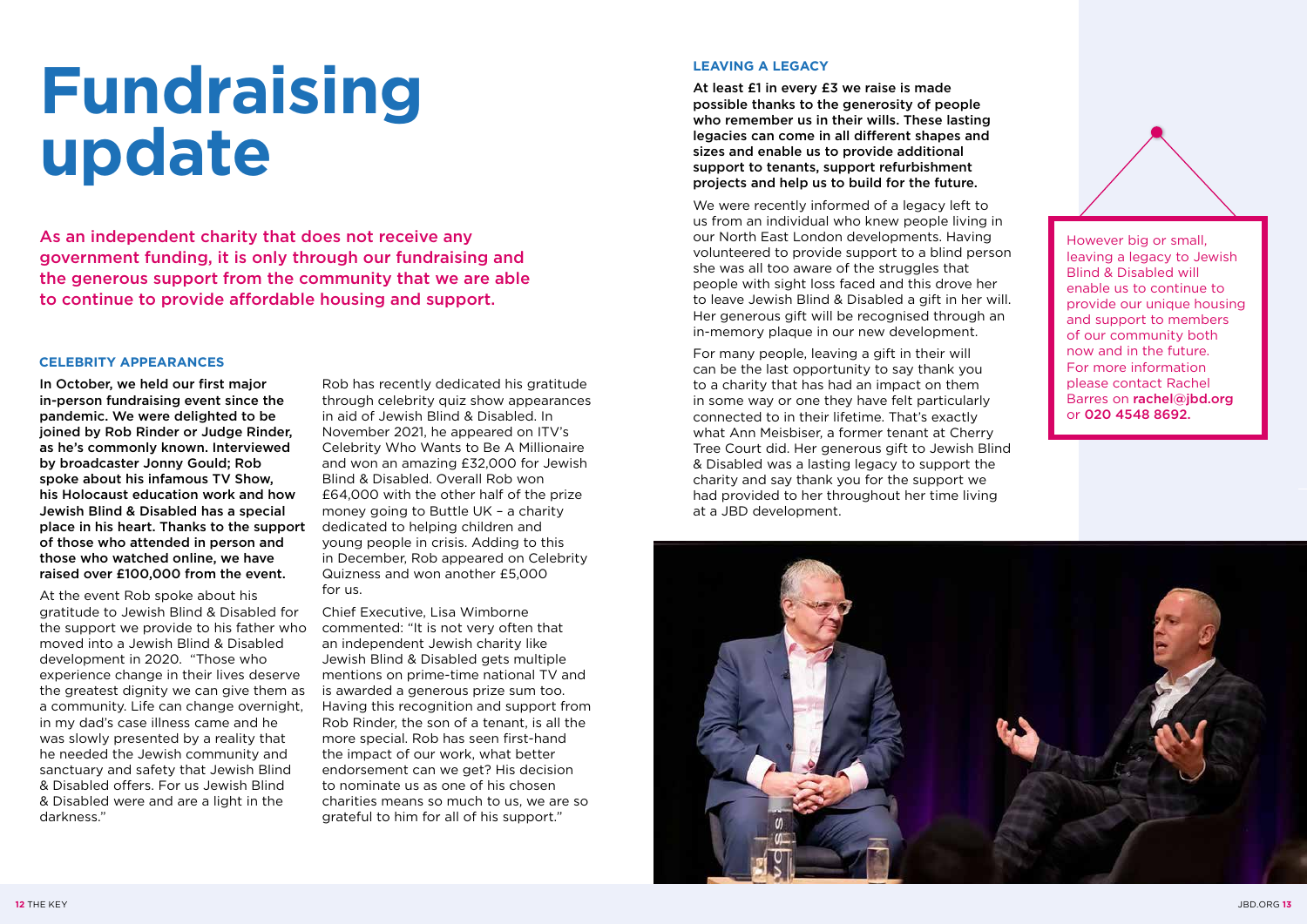### **A warm welcome and a fond farewell**

### **CELEBRATORY GIVING**

Do you have a party or simcha coming up? To mark your celebration, why not consider asking family and friends to donate to Jewish Blind & Disabled as an alternative to receiving a gift.

These gifts will help us give a positive future to people living with physical disabilities and / or vision impairments, enabling them to live with the dignity and choice that are so easy for others to take for granted.

All donors will be thanked for their donation. When the date of your celebration arrives, we will notify you of who has donated without disclosing individual amounts and will send you a certificate with the total amount raised to mark the occasion.

Mazel tov and thank you to those who shared their celebration with us in 2021, you helped us to raise £5,000.

After working at Women's Pioneer Housing for just over 6 years, Aidan McCarthy joined Jewish Blind & Disabled as our Director of Housing Management and Community Services in December. Aidan brings with him a wealth of experience in the housing sector as well as specific experience in managing sheltered housing schemes.

When asked what drew him to Jewish Blind & Disabled, Aidan said: "I saw the role advertised and thought it looked interesting and like the perfect role for me. While I had never heard of Jewish Blind & Disabled before, I did some reading and could see some similarities to my current organisation and really liked the sound of the job. In fact, it was the only job I applied for."

To set up donations for your celebration please contact Rachel Barres on rachel@jbd.org or 020 4548 8692.



Aidan is looking forward to finding out more about the JBD community and looking forward to getting more involved with the Jewish community. He said: "I want to continue my mission of helping people and making a difference."

We wish Aidan a warm welcome and after 9 years working at Jewish Blind & Disabled we have said a fond farewell to Karen Zeff, Director of Housing Management & Tenancy Support. Karen decided it was the right time for her to leave us for pastures new at the end of 2021. Reflecting on her time at JBD, she said "I feel like I am leaving JBD in a really great place and I'm proud of the way the organisation operates; our buildings are warm, friendly and welcoming. Our house manager team is a great team, supporting our tenants on a daily basis. I'm truly proud to be part of this fantastic charity. Thank you to all my colleagues and tenants for making it such a great 9 years."

Chief Executive, Lisa Wimborne commented: "After over 9 years of working at Jewish Blind & Disabled our wonderful and dedicated Director of Housing Management and Tenancy Support, Karen Zeff, has decided that now is the right time for her to pursue new challenges. She will be missed, a huge thank you to her for her significant contribution to JBD.

I am delighted to welcome Aidan McCarthy, I am confident he will be an asset to the organisation."



Aidan McCarthy Director of Housing at JBD



Karen Zeff Former Director of Housing Management and Tenancy Support